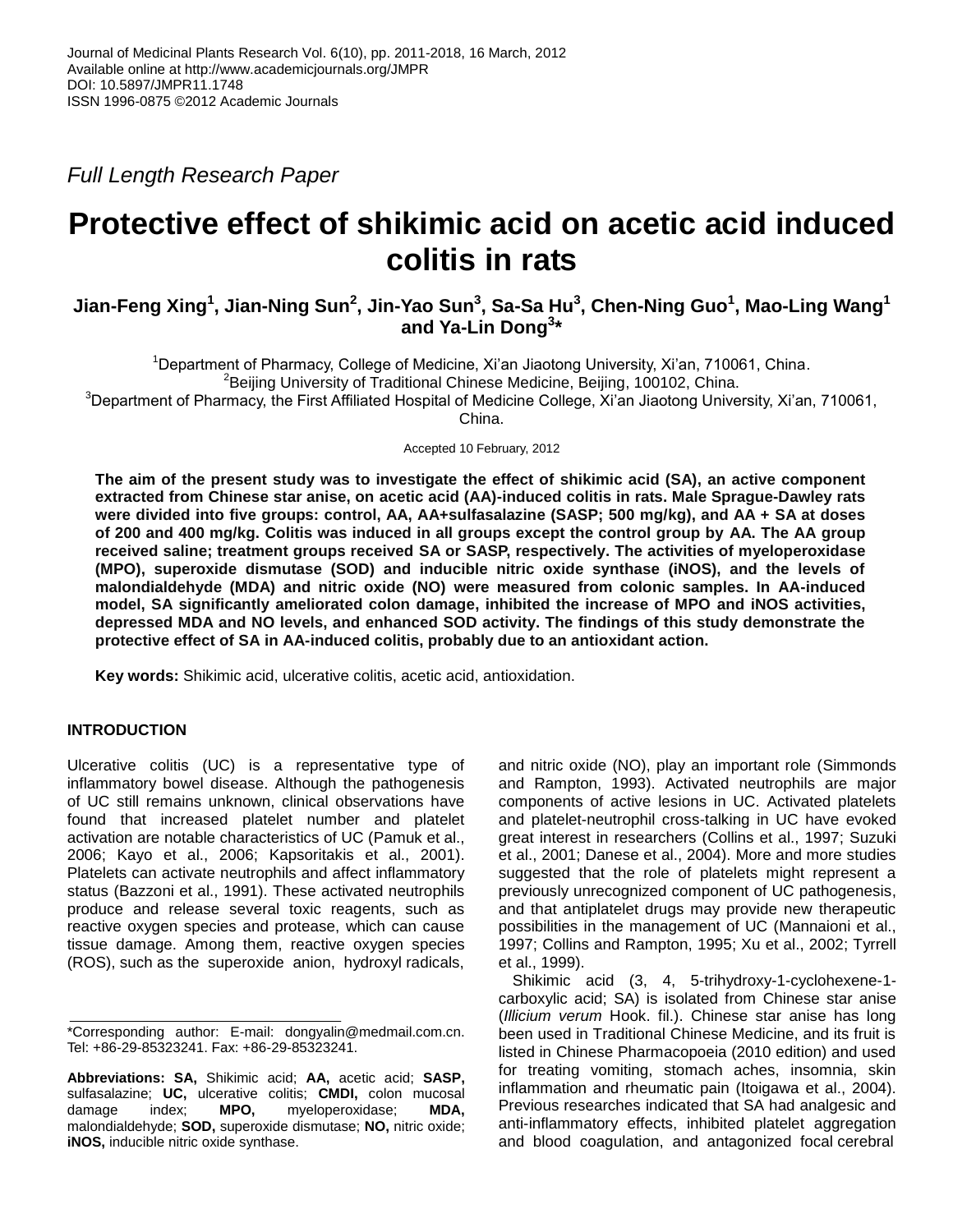

**Figure 1.** Chemical structure of shikimic acid.

ischemia injury [\(Fang et al., 1989; Ma et al., 1999; Ma et](l%20)  [al., 2000\)](l%20). The present study determined whether SA exerts protective effects on experimental UC induced by acetic acid (AA) in rats, and further explored whether its mechanism is associated with an antioxidant action.

# **MATERIALS AND METHODS**

## **Drugs and reagents**

SA (purity > 98%; isolated from Chinese star anise and provided by the Department of Phytochemistry, Beijing University of Traditional Chinese Medicine), sulfasalazine (SASP; from Shanghai Sunve Pharmaceutical, China; 0.25 g/tablet), and MPO, malondialdehyde (MDA), superoxide dismutase (SOD), NO, and inducible nitric oxide synthase (iNOS) kits from Nanjing Jiancheng Biochemical Engineering, China. The chemical structure of SA is shown in Figure 1.

# **Animals**

Male Sprague-Dawley rats (220 to 240 g) were obtained from Beijing Vital River Laboratory Animals, China. The animals were housed under a 12-h light–dark cycle at a constant ambient temperature (22 to 25°C), with normal rat chow and water *ad libitum*. All rats were deprived of food for 48 h prior to the experimental procedure, but were allowed free access to tap water. The animals used in this study were handled and treated in accordance with the Animal Management Rules of the Health Ministry of the People's Republic of China (Document No. 55, 2001) for the experimental care and use of animals.

#### **Induction of colitis and experiment protocols**

After 48 h of fasting, the rats were anesthetized with intraperitoneal pentobarbital sodium (35 mg/kg) before the induction of colitis. A polyethylene catheter (external diameter of 2 mm) was inserted into the anus and the tip was advanced to 8 cm proximal to the anus margin, through which 2.0 ml of 6% (v/v) AA in 0.9% saline was administered. The catheter was remained in the colon for 20 s, and before its withdrawal, 5.0 ml of saline was injected in order to

ensure that the AA spread completely within the colon. Control animals received only a vehicle (saline) enema [\(Millar et al., 1996\)](l%20). The rats were divided randomly into five groups: (1) control—no UC induced (p.o., saline, *n* = 10), (2) AA (p. o., saline, *n* = 9), (3) AA + SASP (p. o., 500 mg/kg SASP, *n* = 10), (4) AA + 200 mg/kg SA (p.o., *n* = 10), and (5) AA + 400 mg/kg SA (p. o., *n* = 9). The treatments were given twice daily for 6 days starting 24 h after the induction of colitis.

#### **Evaluation of colon macroscopic damage**

All the rats in each group were killed on the 7th day, and the entire colon was removed, opened longitudinally, and rinsed with saline solution. The length (cm) and weight (mg) of the colon were measured, from which weight/length (mg/cm) ratios obtained. The colon was examined visually immediately and the damage [colon mucosal damage index (CMDI)] in AA-induced colitis was scored on the following scale of 0 to 4 according to the criteria described by Millar et al [\(Millar et al., 1996\)](l%20): 0, no change; 1, mucosal erythema alone; 2, mild mucosal edema, slight bleeding, or small erosions; 3, moderate edema, slight bleeding, ulcers, or erosions; 4, severe ulceration, erosions, edema, and tissue necrosis. Each colon was observed and evaluated by two independent observers. After macroscopic examination, the intestinal segment from each rat was stored at -70°C for subsequent measurement of biochemical parameters.

#### **Tissue preparation for MDA, NO, SOD, and iNOS determination**

Colonic samples obtained from each group were homogenized with 10 volumes of ice-cold 50 mM phosphate buffer (pH 7.4) and centrifuged at 4000 g for 30 min at 4°C, and the protein concentration of the supernatant was determined according to the Bradford method. This supernatant was used to assay MDA and NO levels, and SOD and iNOS activities.

## **Measurement of MPO activity**

MPO activity of colonic samples was determined as an index of the accumulation of neutrophils. The tissue samples (0.5 g) were homogenized in 10 volumes of ice-cold phosphate buffer (50 mM K2HPO4, pH 6.0) containing hexadecyltrimethylammonium bromide [HETAB; 0.5% (w/v). The homogenate was centrifuged at 10000 *g* for 10 min at 4°C, and the supernatant was discarded. The pellet was then rehomogenized with an equivalent volume of 50 mM<br> $K_2HPO_4$  containing 0.5% (w/v) HETAB and 10 mM  $K_2$ HPO<sub>4</sub> containing 0.5% (w/v) HETAB and 10 mM ethylenediaminetetraacetic acid (EDTA). MPO activity was assessed by measuring the hydrogen-peroxide-dependent oxidation of o-dianisidine dihydrochloride. One enzyme unit was defined as the amount of enzyme producing one absorbance change per minute at 460 nm and 37°C. Enzyme activity was calculated as U/g tissue [\(Bozkurt et al., 2003\)](l%20).

#### **Measurement of MDA Level**

MDA levels in the colonic samples were determined by the method of Ohkawa et al. [\(1979\)](l%20). In brief, 0.1 ml of tissue homogenate, 500 μl of thiobabituric acid reagent (3.7 g/L in 0.25 M HCl), and 1.5 ml of 15% trichloroacetic acid (in 0.25 M HCl) were combined in a 10-ml screw-cap centrifuge tube, mixed, and heated for 40 min in boiling water. After cooling in an ice bath, 3 ml of n-butanol was added to the aforementioned solution, which was then mixed and centrifuged at 4000 *g* for 10 min, and the chromogen was extracted. The absorbance of the organic phase was determined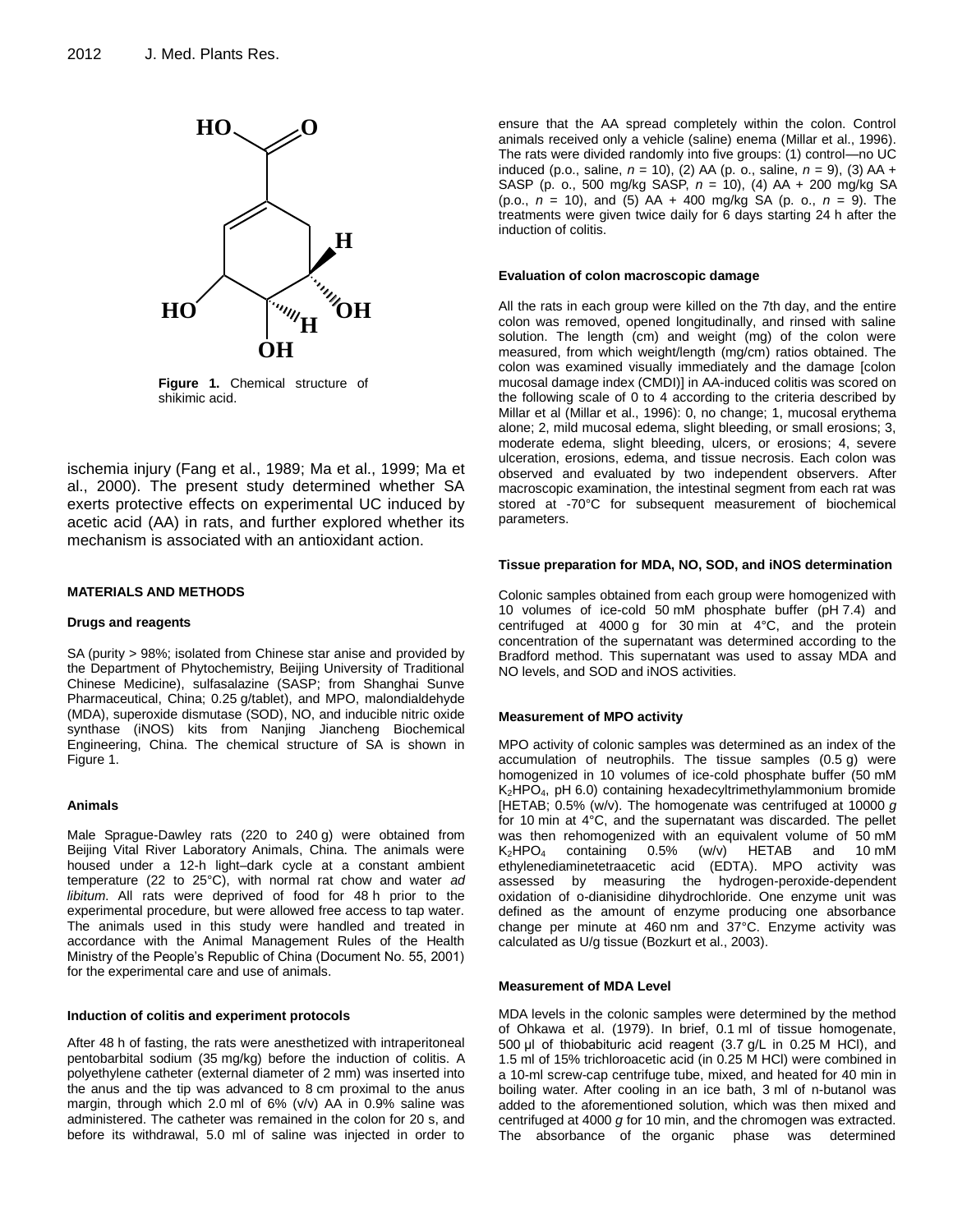

**Figure 2.** Effects of SA on colonic weight/length ratios. Each column represented as the mean±SD.  $^{tt}P<0.01$ , compared to the control group; \**P*<0.05, \*\**P*<0.01, compared to the AA group. AA, Acetic acid; SA, shikimic acid; SASP, sulfasalazine.

spectrophotometrically at 532 nm. MDA levels are expressed as nmol/mg protein.

## **Measurement of SOD activity**

SOD activity of colonic samples was measured according to the method of Fridovich [\(1983\)](l%20). This method employs xanthine and xanthine oxidase to generate superoxide radicals which can react with p-iodonitrotetrazolium violet (INT) to form a red formazan dye, the intensity of which was measured spectrophotometrically at 505 nm. The assay medium contained 0.01 M phosphate buffer, 3 cyclohexilamino-1-propanesulfonic acid (CAPS) buffer solution (50 mM CAPS and 0.94 mM EDTA) at pH 10.2, the substrate solution (0.05 mM xanthine and 0.025 mM INT) and 80 μl of xanthine oxidase. SOD activity is expressed as U/mg protein.

#### **Measurement of NO level**

Levels of NO were determined with the Griess reagent according to the method described by Green et al. [\(1982\)](l%20). Briefly, 100 μl of supernatant was mixed with an equal volume of fresh Griess reagent [0.1% (w/v) *N*-1-naphthylethylenediamine dihydrochloride and 1% (w/v) sulfanilamide in 2.5% (v/v) phosphoric acid], incubated for 10 min at room temperature, and then the absorbance of the mixture was determined spectrophotometrically at 540 nm.

#### **Measurement of iNOS activity**

iNOS activity was measured according to the method of Ryoyama [et al. \(1993\)](l%20), whereby L-arginine and molecular oxygen were catalyzed by NOS to generate NO. The rate of NO production by NOS in 1 min was determined with the Griess reaction. Briefly, 100 μl of supernatant was mixed with 400 μl of buffer solution (10 mM L-arginine, 0.2 mM nicotinamide adenine dinucleotide

phosphate, 0.1 mM dithiothreitol, and 1 mM EDTA) at pH 7.4 and incubated for 15 min at 37°C, after which 0.05 ml of 1 M HCl was added and the solution mixed. A 100-μl aliquot of this solution was mixed with 100 μl of fresh Griess reagent and then incubated for 10 min at room temperature. The absorbance of the final solution was determined spectrophotometrically at 540 nm. iNOS activity is expressed as U/mg protein.

## **Statistical analysis**

All statistical analyses were performed with SPSS version 11.5 for Windows. Macroscopic sore was compared by the Kruskal–Wallis non-parametric test and other parameters were compared by oneway ANOVA followed by the least significant difference (LSD) test. All results were expressed as mean  $\pm$  SD. Statistical significance was set at *P* < 0.05.

# **RESULTS**

## **Effects of SA on macroscopic scoring**

All rats were found to be sick after rectal injection of AA, and have diarrhea with bloody stool and abdominal distention. AA caused severe macroscopic edematous inflammation in the colon, as assessed by the high score of CMDI and the increased colon weight/length ratios. SA (200 and 400 mg/kg) and SASP (500 mg/kg) ameliorated the UC induced by AA significantly, in which a therapeutic dose protocol of 400 mg/kg SA was observed as effective as 500 mg/kg SASP in the treatment of this rat model of colitis (Figures 2 and 3).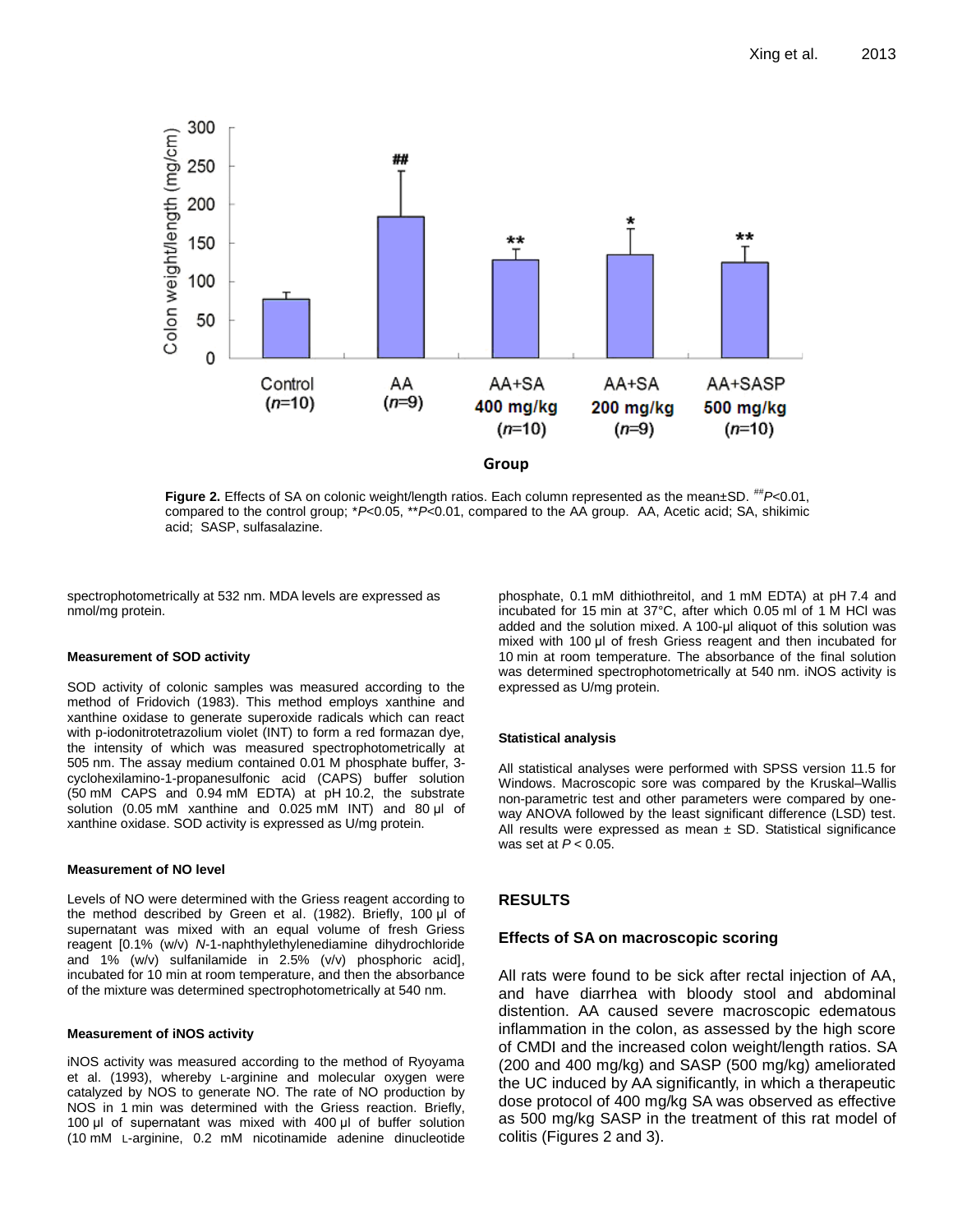

**Figure 3.** Effects of SA on colonic CMDI score. Each column represented as the mean±SD. ##*P*<0.01, compared to the control group; \**P*<0.05, compared to the AA group. AA, Acetic acid; SA, shikimic acid; SASP, sulfasalazine; CMDI, colon mucosal damage index.

# **Effect of SA on neutrophil infiltration in the colon tissues**

The colonic inflammation was monitored biochemically by measuring the level of MPO activity in the colonic tissue taken from the site of inflammation. MPO activities were estimated in the colonic tissue as a marker of granulocyte and monocyte influx into the tissue. In AA-treated rats, the histological inflammatory effect was mirrored by a sevenfold increase in mucosal MPO activity. SA or SASP produced a significant reduction in MPO activity; however, none of these treatments returned the MPO activity to control values (Figure 4).

# **Effect of SA on MDA and NO levels, SOD and iNOS activities in colon tissues**

Oxidative damage is an important cause of damage to the colonic mucous membrane of UC rats. In the AA group, MDA and NO levels, and iNOS activity were significantly increased, while SOD activity was significantly decreased compared with the control group. Treatment with SASP significantly reversed the changes in these four parameters induced by AA. SA (200 and 400 mg/kg) reduced levels of MDA and increased the activity of SOD. Similarly, NO levels and iNOS activity were significantly decreased after treatment with SA (400 mg/kg; Figure 5 to 8).

# **DISCUSSION**

Since the pathogenesis and pathological changes associated with AA-induced acute mucosal inflammatory injury in the distal colon are similar to those in human UC, an acid-induced model is commonly used to investigate the pathogenesis of ulcerative colitis, and to screen for and evaluate new drugs with which to treat it [\(Millar et al.,](l%20)  [1996\)](l%20).

The results of the present study demonstrated that treatment of AA-induced colitis rats with SA markedly improved their colonic damage. Moreover, all parameters indicating the presence of oxidative injury were inhibited by SA, suggesting that SA may have a potent antiinflammatory effect on the inflamed colonic tissue. Changes in macroscopic CMDI score and colon weight/length ratios showed that the effect of SA may improve the symptoms of colitis as well as protect the colon tissue. SA may also exert its beneficial activities in the intestine, where the concentration of SA is highest in the body [\(Chong et al., 2001\)](l%20).

MPO is an enzyme found predominantly in neutrophils and has been used as a quantitative index of inflammation due to the correlation between MPO activity and histological analysis of neutrophil infiltration in colon [\(Cetinkaya et al., 2006; Krawisz et al., 1984\)](l%20). Therefore, MPO activity has been widely used to detect and follow intestinal inflammatory processes, and a reduction in the activity of this enzyme can be interpreted as a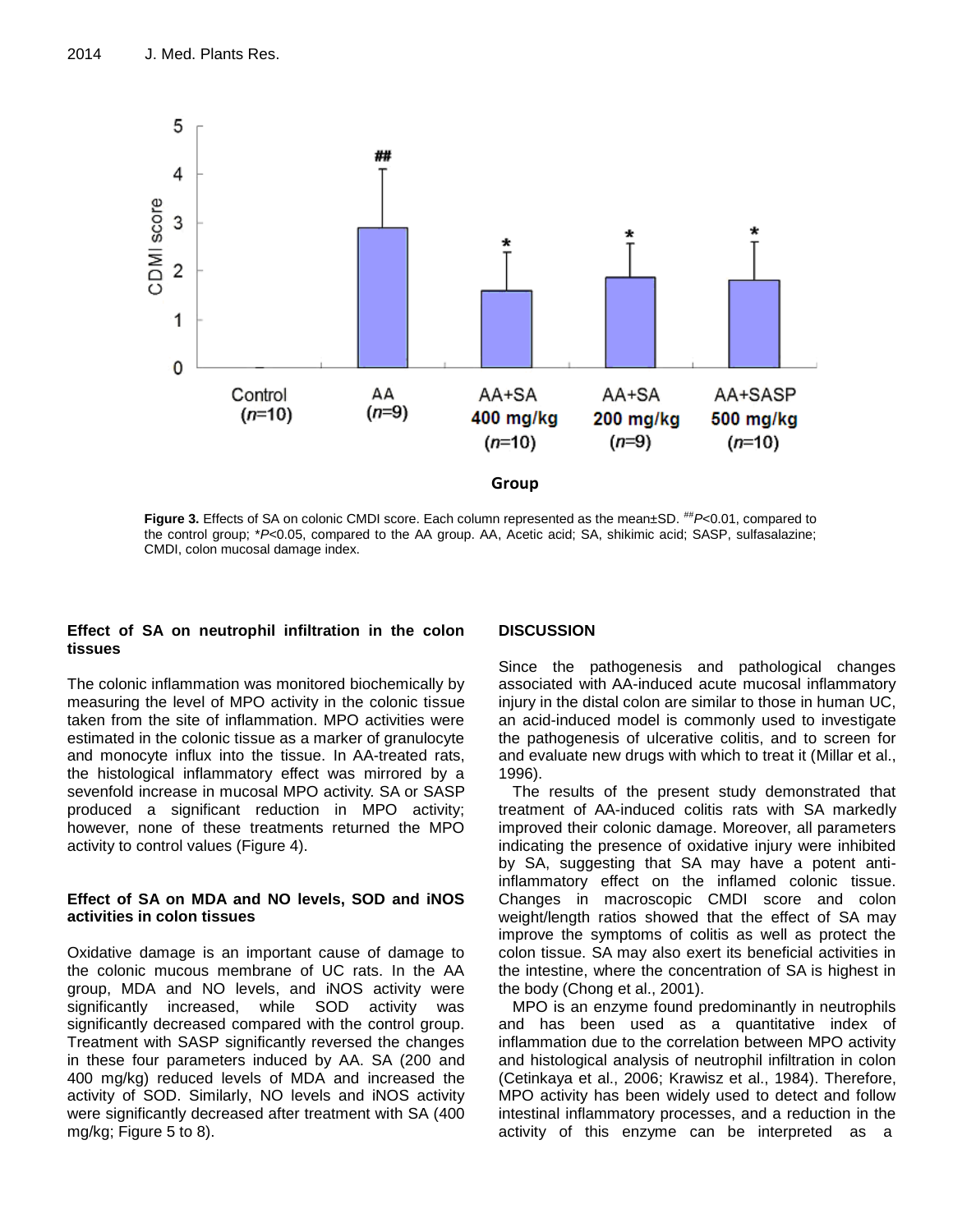

**Figure 4.** Effects of SA on colonic MPO activity in UC rats. Each column represented as the mean±SD. ##*P*<0.01, compared to the control group; \**P*<0.05, \*\**P*<0.01, compared to the AA group. AA, Acetic acid; SA, shikimic acid; SASP, sulfasalazine; MPO, myeloperoxidase.



**Figure 5.** Effects of SA on colonic MDA level in UC rats. Each column represented as the mean±SD. ##*P*<0.01, compared to the control group; \**P*<0.05, \*\**P*<0.01, compared to the AA group. AA, Acetic acid; SA, shikimic acid; SASP, sulfasalazine; MDA.

manifestation of the anti-inflammatory activity of a given drug. In our study, MPO activity increased in colitis groups, SA could inhibit MPO activity in AA-induced colitis rats. These findings suggested that SA exerted a strong anti-inflammatory effect.

The MDA level was used as an index of oxidative

status in UC. MDA is a product of lipoperoxidative processes that take place as a consequence of the colonic oxidative insult [\(Pavlick et al., 2002;](l%20) [Loguercio et](file:///C:\Users\user\Documents\Clem%20Document\QA\2012\March\QA%202%20Clement%206-3-2012\JMPR-11-1748%20Xing%20et%20al\Publication\l)  [al., 1996\)](file:///C:\Users\user\Documents\Clem%20Document\QA\2012\March\QA%202%20Clement%206-3-2012\JMPR-11-1748%20Xing%20et%20al\Publication\l). Many studies have found that toxic colitis injury can increase MDA levels in rats, and conversely that various agents used in the treatment of the disease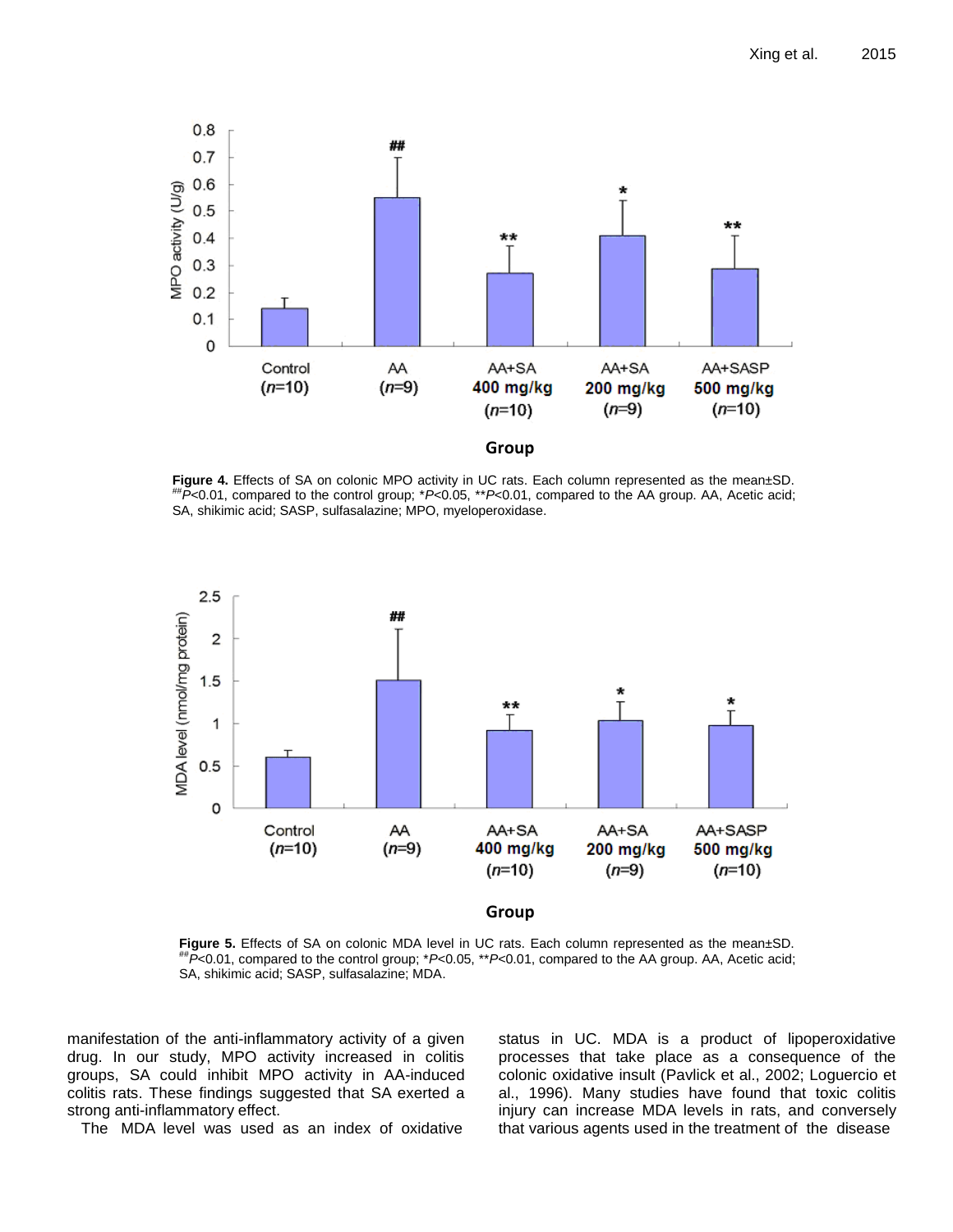

Figure 6. Effects of SA on colonic SOD activity in UC rats. Each column represented as the mean±SD. ##*P*<0.01, compared to the control group; \**P*<0.05, \*\**P*<0.01, compared to the AA group. AA, Acetic acid; SA, shikimic acid; SASP, sulfasalazine.



**Figure 7.** Effects of SA on colonic NO level in UC rats. Each column represented as the mean±SD. ##*P*<0.01, compared to the control group; \**P*<0.05, compared to the AA group. AA, Acetic acid; SA, shikimic acid; SASP, sulfasalazine; NO, nitric oxide.

can decrease its level. Our results demonstrated that SA could markedly decrease the MDA level of colonic tissue with AA-induced colitis.

SOD is an enzymatic scavenger, which can convert superoxide anion to hydrogen peroxide. Thus, it can exert defensive effects against oxidative damage. Many experiments proved beneficial effects of SOD treatment against experimental colitis [\(Segui et al., 2004\)](l%20). The data

in this study showed that SA increased SOD activity in AA-induced colitis rats. Therefore, SA can strengthen enzymatic defensive system and reduce free radicals, and then alleviate inflammation.

In the pathological condition, NO which is mainly produced by the iNOS, is another free radical and a universal messenger [\(Kolios et al., 2004\)](l%20). A lot of experiments demonstrate that excess NO may exacerbate the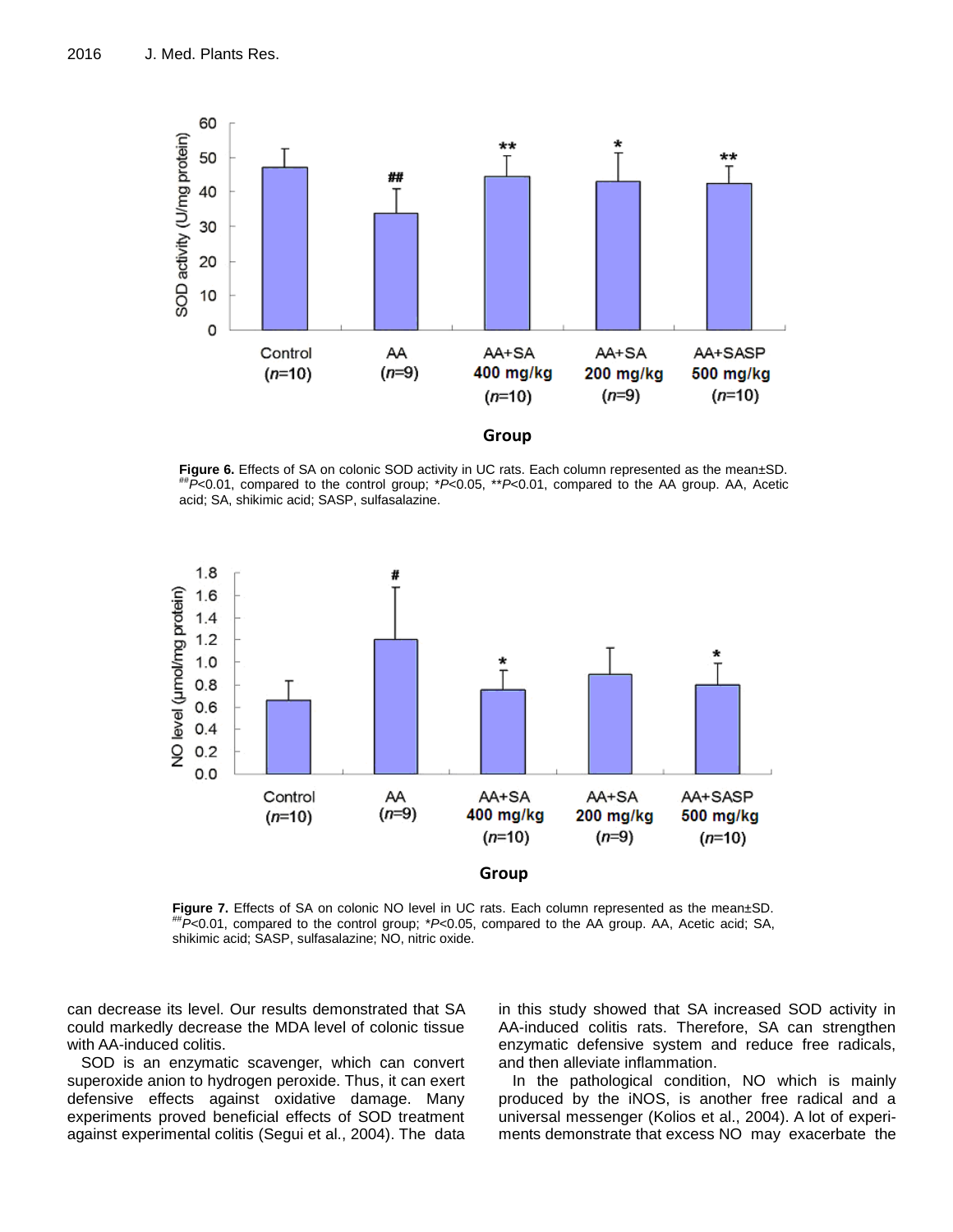

**Figure 8.** Effects of SA on colonic iNOS activity in UC rats. Each column represented as the mean±SD. ##*P*<0.01, compared to the control group; \*\**P*<0.01, compared to the AA group. AA, Acetic acid, SA, shikimic acid; SASP, sulfasalazine; iNOS, inducible nitric oxide synthase; UC, ulcerative colitis.

clinicopathological feature of ulcerative colitis by direct cytotoxicity, activation of neutrophils, vasodilatation and so on [\(Ribbons et al., 1995\)](l%20). In addition, NO can also interact with superoxide and form the highly toxic peroxynitrite radical, which reversibly increases the expression of iNOS by activating NF-κB, leading to the vicious cycle [\(Cooke and Davidge, 2002\)](l%20). Thus, the inhibition of overproduced NO offers the new way to treat inflammation. In the present study, we firstly discovered and authentically revealed that SA could not only inhibit NO production, but also inhibit iNOS activity of rat colon tissue.

In conclusion, the results in our experiments confirm that SA has protective effects on acute experimental colitis, and its anti-inflammatory effects seem to be relative to antioxidation. Thus, this compound may be a candidate agent for the development of novel anticolitis drug.

# **ACKNOWLEDGEMENTS**

This work was supported by the National Natural Science Foundation of China (No 30973578 and 30973673), and the State Science and Technology Commission (Grant 2001BA701A07-14).

# **REFERENCES**

Bazzoni G, Dejana E, Del Maschio A (1991). Platelet-neutrophil interactions. Possible relevance in the pathogenesis of thrombosis and inflammation. Haematologica, 76: 491-499.

- Bozkurt A, Cakir B, Ercan F, Yegen BC (2003). Anti-inflammatory effects of leptin and cholecystokinin on acetic acid-induced colitis in rats: role of capsaicin-sensitive vagal afferent fibers. Regul. Pept., 116: 109- 118.
- Cetinkaya A, Bulbuloglu E, Kantarceken B, Ciralik H, Kurutas EB, Buyukbese MA, Gumusalan Y (2006). Effects of L-carnitine on oxidant/antioxidant status in acetic acid-induced colitis. Dig. Dis. Sci., 51: 488-494.
- Chong ZZ, Xu QP, Sun JN (2001). Effects and mechanisms of triacetylshikimic acid on platelet adhesion to neutrophils induced by thrombin and reperfusion after focal cerebral ischemia in rats. Acta Pharmacol. Sin., 22: 679-684.
- Collins CE, Rampton DS (1995). Platelet dysfunction: A new dimension in inflammatory bowel disease. Gut, 36: 5-8.
- Collins CE, Rampton DS, Rogers J, Williams NS (1997). Platelet aggregation and neutrophil sequestration in the mesenteric circulation in inflammatory bowel disease. Eur. J. Gastroenterol. Hepatol., 9: 1213-1217.
- Cooke CL, Davidge ST (2002). Peroxynitrite increases iNOS through NF-kappaB and decreases prostacyclin synthase in endothelial cells. Am. J. Physiol. Cell. Physiol., 282: 395-402.
- Danese S, Motte CCL, Fiocchi C (2004). Platelets in inflammatory bowel disease: clinical, pathogenic, and therapeutic implications. Am. J. Gastroenterol., 99: 938-945.
- Fang YZ, Song JY, Zeng WL, Xie DS (1989). Study on analgesic effect of shikimic acid. J. Guizhou Coll. T.C.M., 1: 59-62.
- Fridovich I (1983). Superoxide radical: An endogenous toxicant. Ann. Rev. Pharmacol. Toxicol., 23: 239-257.
- Green LC, Wagner DA, Glogowski J, Skipper PL, Wishnok JS, Tannenbaum SR (1982). Analysis of nitrate, nitrite, and [15N]nitrate in biological fluids. Anal. Biochem., 126: 131-138.
- Itoigawa M, Ito C, Tokuda H, Enjo F, Nishino H, Furukawa H (2004). Cancer chemopreventive activity of phenylpropanoids and phytoquinoids from Illicium plants. Cancer Lett., 214: 165-169.
- Kapsoritakis AN, Koukourakis MI, Sfiridaki A, Potamianos SP, Kosmadaki MG, Koutroubakis IE, Kouroumalis EA (2001). Mean platelet volume: a useful marker of inflammatory bowel disease activity. Am. J. Gastroenterol., 96: 776-781.
- Kayo S, Ikura Y, Suekane T, Shirai N, Sugama Y, Ohsawa M, Adachi K, Watanabe K, Nakamura S, Fujiwara Y, Oshitani N, Higuchi K, Maeda